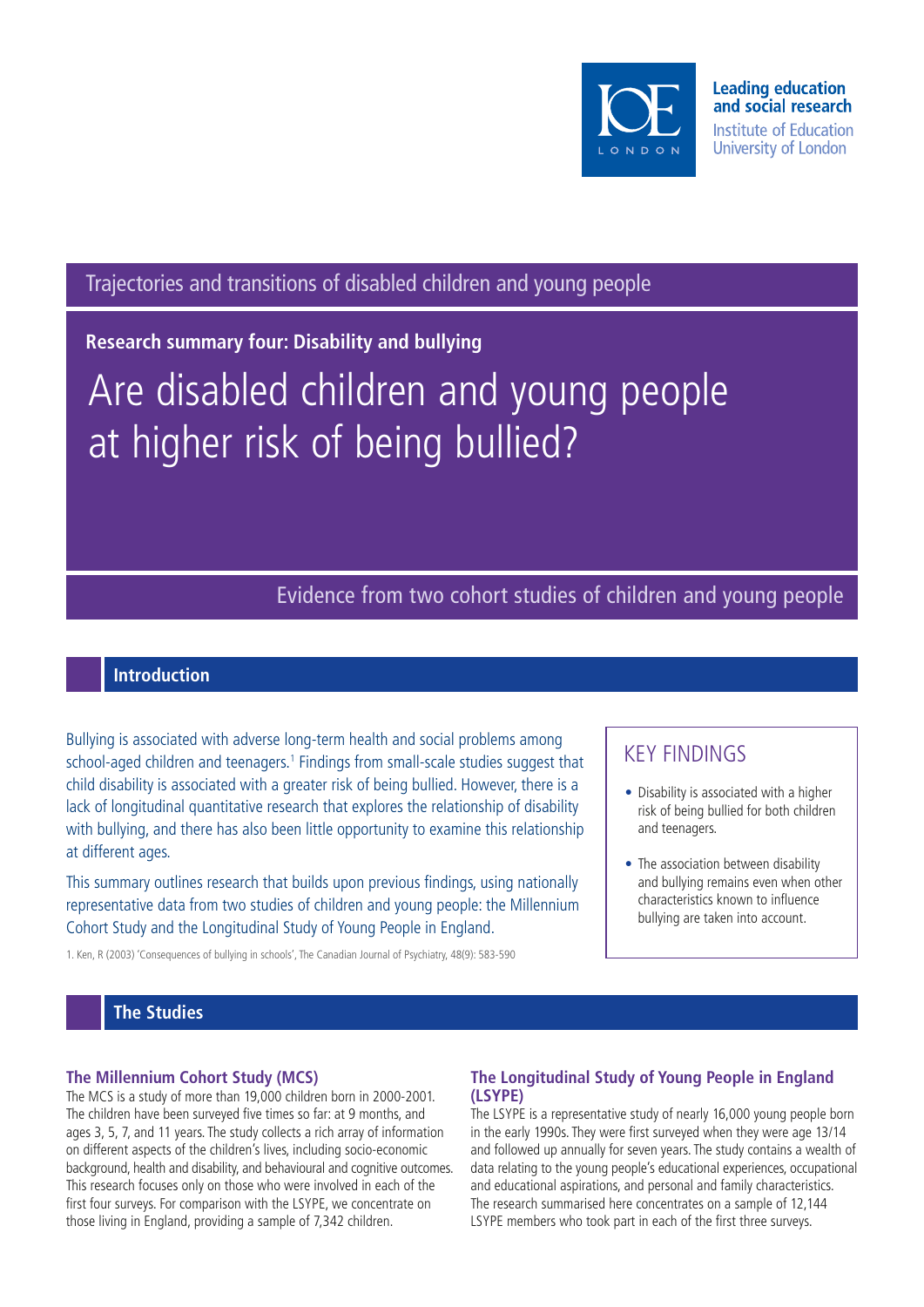## **Measures of bullying**

The MCS and LSYPE collected information on peer-group bullying in the surveys at age 7 and age 15/16 respectively.

For MCS we use two different bullying measures: a more severe measure when children report they were bullied 'all of the time' and a measure of any bullying, when the children report being bullied either 'all of the time' or 'some of the time'.

The LSYPE teenagers were asked about their experiences of different types of bullying and victimisation, which we have separated into relational and physical. Relational bullying refers to behaviours such as exclusion and rumour spreading, while physical bullying refers to direct violent acts such as hitting and kicking.2

2. Rivers, I, Smith, P. (1994) 'Types of Bullying Behaviour and Their Correlates', Aggressive Behaviour, 20: 359-368

# BULLYING QUESTIONS IN MCS AND LSYPE

#### **MCS (age 7)**

How often do other children bully you?

- All of the time
- Some of the time
- Never

#### **LSYPE (age 15/16)**

#### Relational bullying (experienced in the 12 months prior to the survey)

- Have you ever been upset by being called hurtful names by other students, including getting text messages or emails?
- Have you been excluded from a group of friends or from joining in activities?

#### Physical bullying (experienced in the 12 months prior to the survey)

- Have other students at school ever made you give them money or personal possessions?
- Have other students ever threatened to hit you, kick you or use any other form of violence against you?
- Have other students ever actually hit you, kicked you or used any other form of violence against you?

## **Measures of disability**

In this research we use several different measures of disability, outlined in further detail in summary one.

#### In the MCS these are:

- Mild and severe developmental delay (DD), measured at 9 months by assessing motor coordination and early communicative gestures.
- Long-standing limiting illness (LSLI). measured at 3, 5, or 7 years. LSLI covers long-term health conditions such as type 1 diabetes or asthma; mental health problems; and impairments such as a missing limb or partial sight.
- Special educational needs (SEN), measured at age 7, including those with a Statement of Need.<sup>3</sup> SEN covers health conditions or impairments which may inhibit learning, such as hearing loss; behavioural difficulties such as ADHD; learning-related conditions such as dyslexia; and learning disabilities.

#### In the LSYPE these are:

- SEN, measured at age 13/14, including those with a Statement of Need.
- LSLI, measured at age 13/14.
- 3. A Statement of Need is a formal document detailing the specialist educational support necessary to meet the child's learning needs.

# **Findings**

Forty per cent of children in the MCS reported that they were bullied by other children 'some of the time' and a further 9 per cent said they were bullied 'all of the time'. In the LSYPE, 21 per cent of young people reported relational bullying in the 12 months prior to the age 15/16 survey, and 18 per cent reported physical bullying.

Table 1 shows that disabled children and young people were more likely to be bullied than their non-disabled peers. In the MCS the difference between non-disabled and disabled children is largest when looking at children who report being bullied 'all of the time'. In the LSYPE, young people who were disabled were particularly likely to experience relational bullying – being called names or being excluded from a group of friends.

# TABLE 1

#### **Percentage of children and young people bullied by their peers, by disability status**

|                  | <b>MCS</b>                                     |                                            |               | <b>LSYPE</b>                         |                                 |               |
|------------------|------------------------------------------------|--------------------------------------------|---------------|--------------------------------------|---------------------------------|---------------|
|                  | <b>Bullied</b><br>'some of the<br>time' $(\%)$ | <b>Bullied 'all of</b><br>the time' $(\%)$ | <b>Number</b> | <b>Relational</b><br>Bullying $(\%)$ | <b>Physical</b><br>bullying (%) | <b>Number</b> |
| <b>No SEN</b>    | 40                                             | 7                                          | 5,807         | 19                                   | 16                              | 10,826        |
| <b>SEN</b>       | 40                                             | 17                                         | 871           | 27                                   | 25                              | 745           |
| <b>Statement</b> | 37                                             | 20                                         | 212           | 34                                   | 27                              | 572           |
| <b>No LSLI</b>   | 40                                             | 8                                          | 6, 234        | 20                                   | 17                              | 11, 448       |
| <b>LSLI</b>      | 41                                             | 14                                         | 682           | 32                                   | 23                              | 696           |
| No DD            | 39                                             | 9                                          | 6,063         |                                      |                                 |               |
| <b>Mild DD</b>   | 41                                             | 9                                          | 656           |                                      |                                 |               |
| <b>Severe DD</b> | 46                                             | 13                                         | 155           |                                      |                                 |               |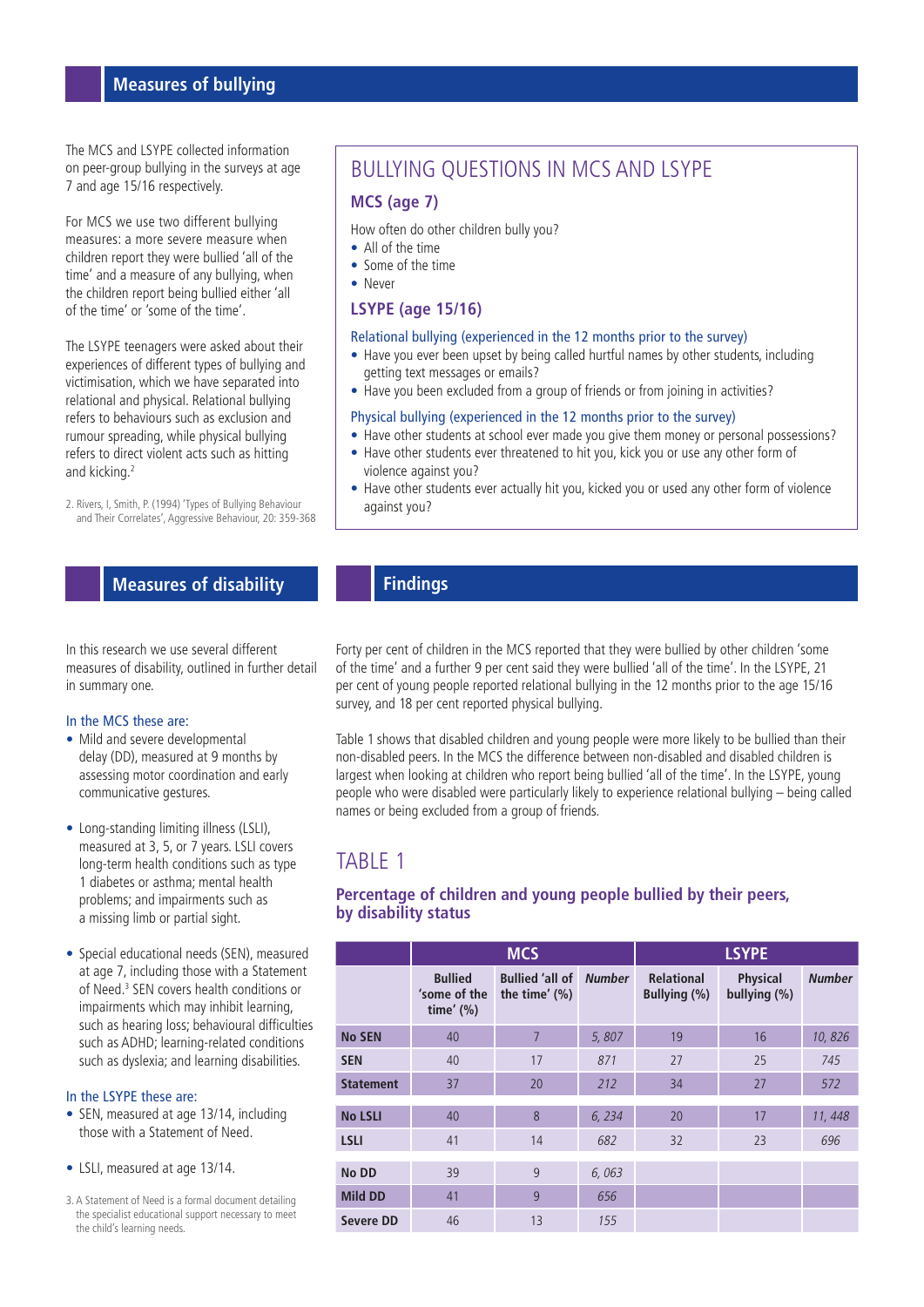## **Findings** continued

In the next stage of the analysis, we tested whether the differences in the experiences of disabled and non-disabled children and young people were affected by other characteristics that are known to influence risks of bullying and might also vary with disability status.4 These factors include: socio-economic circumstances; family structure; educational attainment; quality of relationship with mother; mother's mental health and disability status; and child's age, height, and weight.

Figures 1 to 4 show a) the likelihood of a child or young person being bullied when only considering their disability status; and b) the likelihood of being bullied once background and individual characteristics were also taken into account. These percentages enable us to see whether having a disability still increases the risk of being bullied for a child or young person who is similar in all other ways to their non-disabled counterpart.

The lower percentages for both disabled children and young people once background and individual characteristics are taken into account indicate that some of the relationship between disability and bullying is explained by these other risk factors. However, there remains a gap in the percentages for those with a disability and those without, showing that disabled children and young people still tend to face an increased risk of bullying.

Figure 1 shows that, in the MCS, 55 per cent of children with SEN experienced bullying 'some' or 'all' of the time once background and individual risk factors were taken into account. In contrast, 47 per cent of children without SEN reported being bullied at all, a difference of eight percentage points. Similarly, 53-57 per cent of children with a Statement of Needs, LSLI or DD experienced bullying 'some' or 'all' of the time, compared to 47-48 per cent of those without.

In figure 2, we can see that children with SEN, a Statement of Need, LSLI or DD are also more likely to be bullied 'all of the time'. Strikingly, the risk among children with SEN is double that of those with no SEN but otherwise similar characteristics (12 per cent compared to 6 per cent).

4. See, for example, Tipett, N., Wolke, D., Platt, L. (2013) 'Ethnicity and bullying involvement in a national UK youth sample', Journal of Adolescence, Vol. 36 (4): 639-649





# FIGURE 2 **Likelihood of MCS children being bullied 'all' of the time**



# FIGURE 3

#### **Likelihood of young people in the LSYPE experiencing relational bullying**